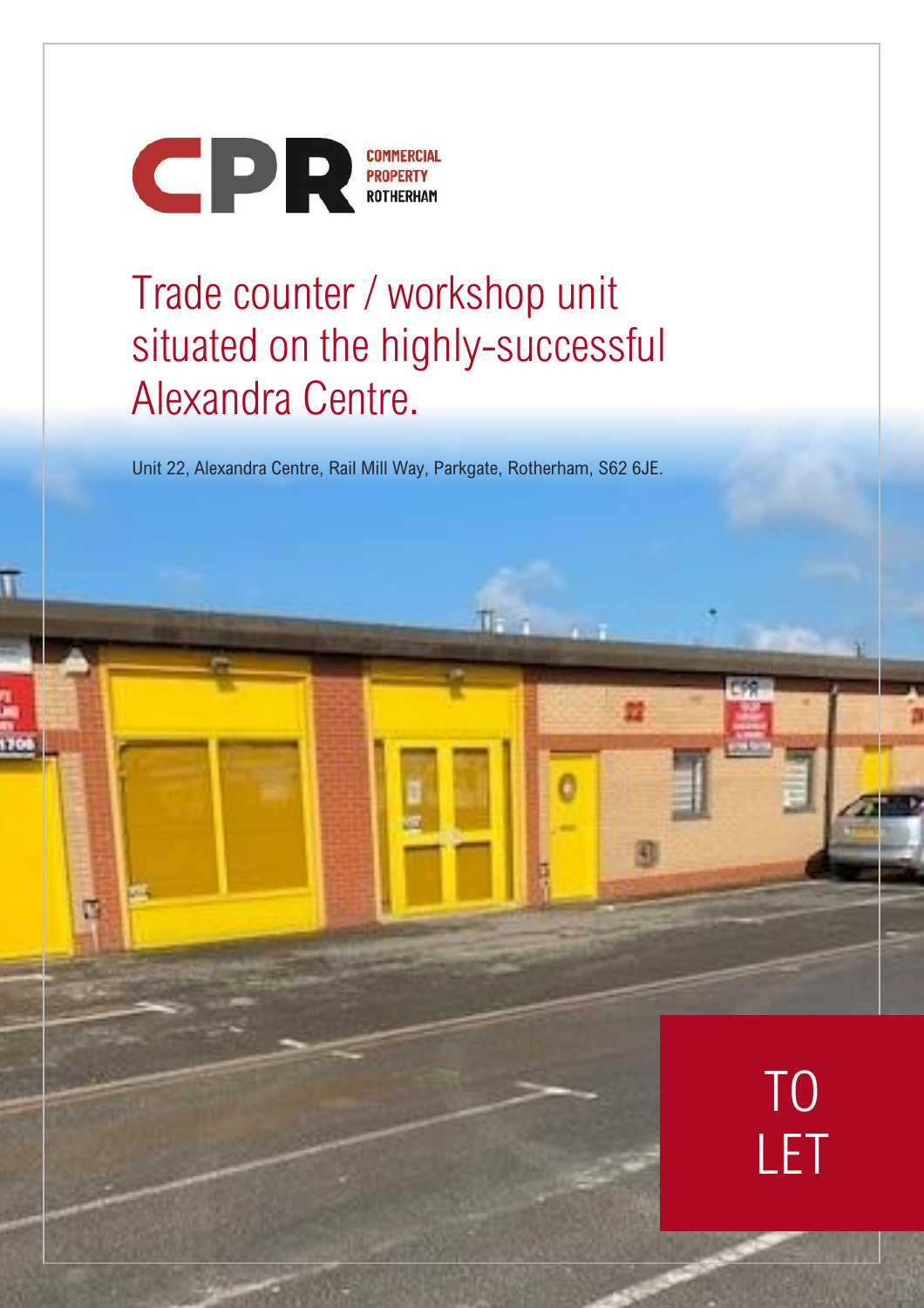## **Location**

The subject property forms part of the highly-successful Alexandra Centre retail park which is located close to Parkgate Retail World. The development has proved highly successful to a variety of trade counter operators whilst the unit is also suitable for warehouse / light industrial uses. There are a number of local retailers represented within the development, together with DFS and CSL sofa retailers situated immediately adjacent. Rotherham town centre is situated approximately 1½ miles to the south-west.



## Description

Unit 22 comprises of a mid-terrace warehouse which has been used as a trade counter for many years. The unit benefits from roller shutter door access to the frontage, providing excellent access for deliveries, separate W.C, small office, and an open-plan warehouse. The unit could also be used for light industrial trades. There are 3 dedicated parking spaces immediately to the frontage.

#### $\triangle$  Accommodation

| Unit  | ft <sup>2</sup> | m <sup>2</sup> |
|-------|-----------------|----------------|
| 21    | 1,506           | 139.91         |
| Total | 1,506           | 139.91         |